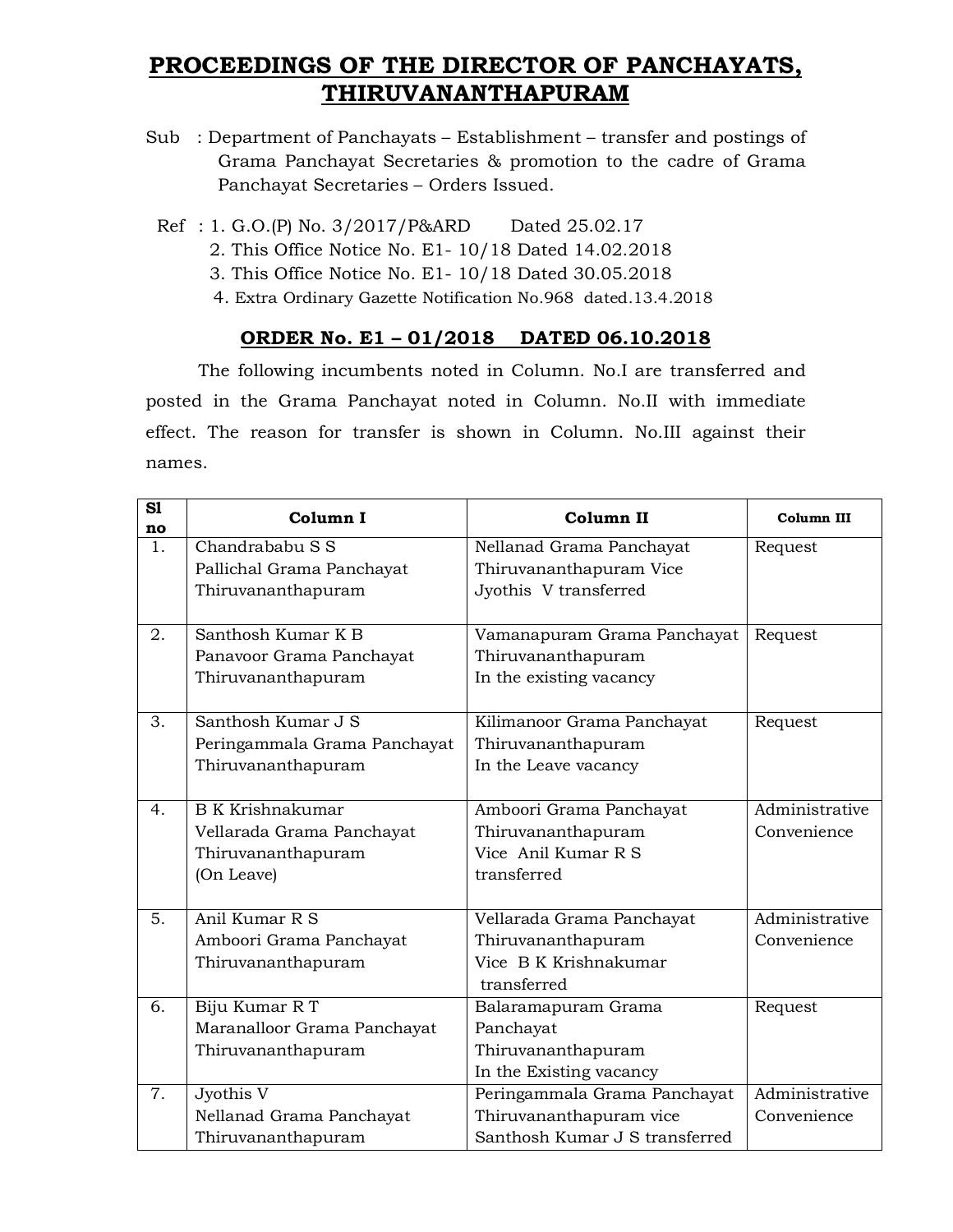| 8.  | Rajesh S S                  | Panavoor Grama Panchayat               | Administrative  |
|-----|-----------------------------|----------------------------------------|-----------------|
|     | Kallara Grama Panchayat     | Thiruvananthapuram                     | Convenience     |
|     | Thiruvananthapuram          | Vice Santhosh Kumar K B                |                 |
|     |                             | transferred                            |                 |
| 9.  | <b>Betty Treesa</b>         | Kallara Grama Panchayat<br>Request     |                 |
|     | Thiruvanvandoor Grama       | Thiruvananthapuram vice Rajesh         |                 |
|     | Panchayat                   | S S transferred                        |                 |
|     | Alappuzha                   |                                        |                 |
| 10. | Mini G                      | Maranalloor Grama Panchayat            | Request         |
|     | Kadambanad Grama Panchayat  | Thiruvananthapuram                     |                 |
|     | Pathanamthitta              | Request Vice R T Bijukumar             |                 |
|     |                             | transferred                            |                 |
| 11. | Sunil Kumar R               | Thrikkaruva Grama Panchayat<br>Request |                 |
|     | Vazhayoor Grama Panchayat   | Kollam vice Sarathchandran R           |                 |
|     | Malappuram                  | transferred                            |                 |
|     |                             |                                        |                 |
| 12. | Sarathchandran R            | Nilamel Grama Panchayat                | Request         |
|     | Thrikkaruva Grama Panchayat | Kollam In the existing vacancy         |                 |
|     | Kollam                      |                                        |                 |
|     |                             |                                        |                 |
| 13. | Sreekanth V                 | Mailapra Grama Panchayat               | Request         |
|     | Karinkunnam Grama Panchayat | Pathanamthitta In the existing         |                 |
|     | Iduki                       | vacancy                                |                 |
| 14. | Ansari S                    | Thumpamon Grama Panchayat,             | Reposting       |
|     | Muppainad Grama Panchayat   | Pathanamthitta in the existing         |                 |
|     | Wayanad                     | vacancy                                |                 |
| 15. | $\overline{K}$ V Suresh     | Kadapra Grama Panchayat                | Reposting       |
|     | Mulakkulam Grama Panchayat  | Pathanamthitta In the existing         |                 |
|     | Kottayam (On Leave)         | vacancy                                |                 |
| 16. | P V Vinod                   | Kainakari Grama Panchayat              | Request         |
|     | Kavalam Grama Panchayat     | Alappuzha In the existing              |                 |
|     | Alappuzha                   | vacancy                                |                 |
|     |                             |                                        |                 |
| 17. | Vikraman Pillai             | Thiruvan vandoor Grama                 | Request         |
|     | Aliparamba Grama Panchayat  | Panchayat Alappuzha vice Betty         |                 |
|     | Malappuram                  | Tresa transferred                      |                 |
|     |                             |                                        |                 |
| 18. | Midhun Kailas               | Panachikkadu Grama Panchayat           | Public Interest |
|     | Parathodu Grama Panchayat   | Kottayam vice Radhakrishnan            |                 |
|     | Kottayam                    | Nair transferred                       |                 |
| 19. | Radhakrishnan Nair K R      | Pambadi Grama Panchayat                | Request         |
|     | Manarkadu Grama Panchayat   | Kottayam In the existing vacancy       |                 |
|     | Kottayam                    |                                        |                 |
| 20. | Rajeev V K                  | Manarkadu Grama Panchayat              | Request         |
|     | Theekoyi Grama Panchayat    | Kottayam vice Radhakrishnan            |                 |
|     | Kottayam                    | Nair transferred                       |                 |
| 21. | V V Rajeev                  | Theekoyi Grama Panchayat               | Request         |
|     | Mulankunnathukavu Grama     | Kottayam vice Rajeev V K               |                 |
|     | Panchayat                   | transferred                            |                 |
|     | Trissur                     |                                        |                 |
|     |                             |                                        |                 |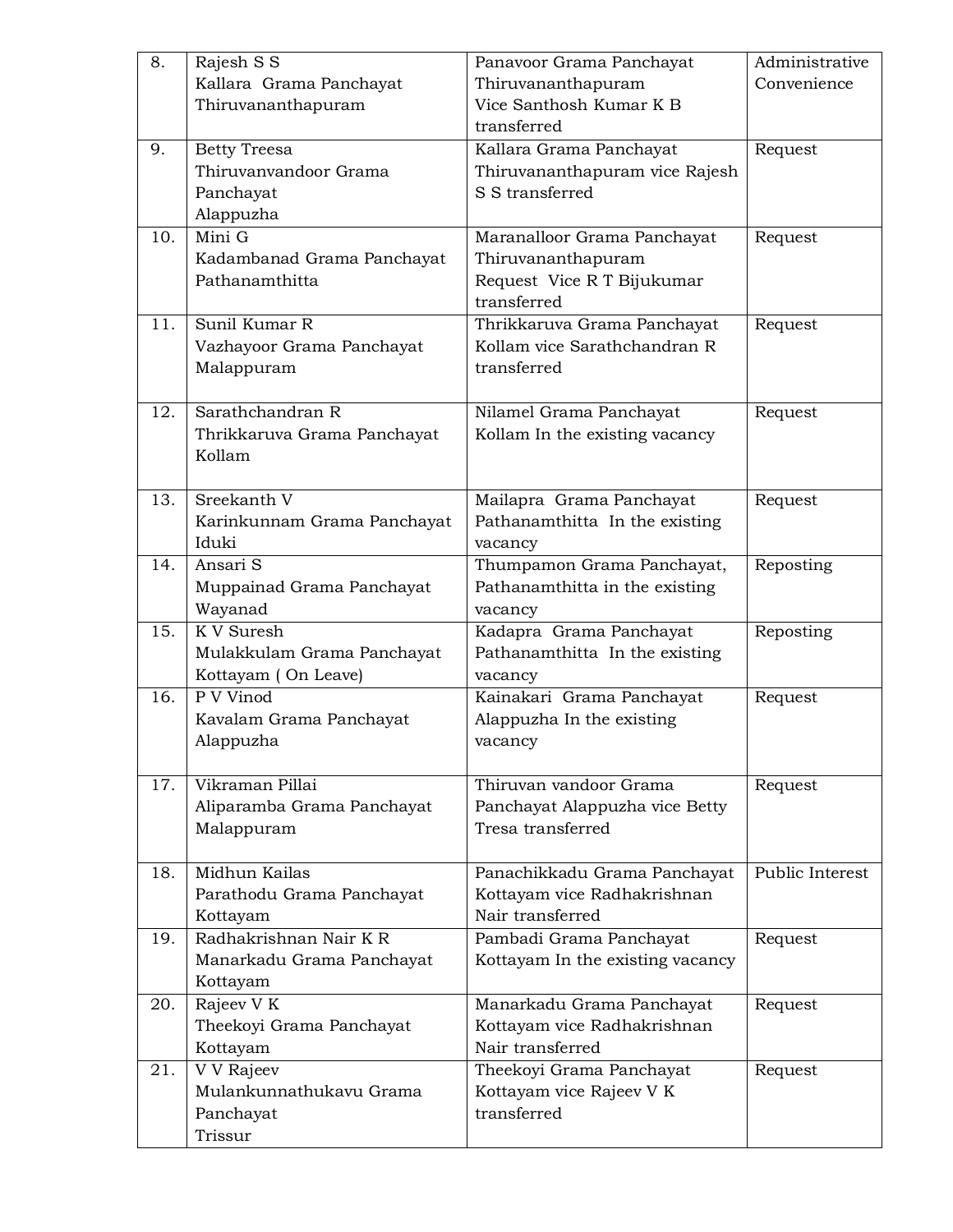| 22. | V N Rejimon                   | Ramapuram Grama Panchayat       | Request        |
|-----|-------------------------------|---------------------------------|----------------|
|     | Udumbanchola Grama            | Kottayam In the leave vacancy   |                |
|     | Panchayat                     |                                 |                |
|     | Idukki                        |                                 |                |
| 23. | P V Madhu                     | Pambadumpara Grama              | Request        |
|     | Kamakshi Grama Panchayat      | Panchayat                       |                |
|     | Idukki                        | Idukki In the existing vacancy  |                |
|     |                               |                                 |                |
| 24. | Aji K Thomas                  | Kamakshi Grama Panchayat        | Reposting      |
|     | PAU 4 - Peerumed,             | Idukki vice Madhu transferred   |                |
|     | Idukki u/o posting to Wandoor |                                 |                |
|     | Grama Panchayat               |                                 |                |
|     | Malappuram                    |                                 |                |
| 25. | Udaya K                       | Koovappady Grama Panchayat      | Request        |
|     | Karimba Grama Panchayat       | Eranakulam In the existing      |                |
|     | Palakkad                      | vacancy                         |                |
|     |                               |                                 |                |
| 26. | Santhosh Kumar KT             | Thiruvaniyur Grama Panchayat    | Request        |
|     | Kuruva Grama Panchayat        | Eranakulam In the existing      |                |
|     | Malappuram                    | vacancy                         |                |
|     |                               |                                 |                |
| 27. | Anthru MM                     | Pambakkuda Grama Panchayat      | Request        |
|     | Mudakkuzha Grama Panchayat    | Eranakulam vice Ravikumar       |                |
|     | Eranakulam                    | transferred                     |                |
| 28. | N Revikumar                   | Mudakkuzha Grama Panchayat      | Request        |
|     | Pambakkuda Grama Panchayat    | Eranakulam Vice Anthru MM       |                |
|     | Eranakulam                    | transferred                     |                |
| 29. | Abdul Hakkim                  | Manjapra Grama Panchayat        | Administrative |
|     | Annamanada Grama Panchayat    | Eranakulam In the existing      | Convenience    |
|     | Trissur                       | vacancy                         |                |
| 30. | P G Pradeep                   | Annamanada Grama Panchayat      | Administrative |
|     | Kanjikkuzhy Grama Panchayat   | Trissur vice Abdul Hakkim       | Convenience    |
|     | Idukki                        | transferred                     |                |
| 31. | K O Mercy                     | Vazhakkulam Grama Panchayat     | Request        |
|     | Vadakarapathy Grama           | Eranakulam In the existing      |                |
|     | Panchayat                     | vacancy                         |                |
|     | Palakkad                      |                                 |                |
| 32. | P Harish Kumar                | Puthukkad Grama Panchayat       | Request        |
|     | Karimba Grama Panchayat       | Trissur In the existing vacancy |                |
|     | Palakkad                      |                                 |                |
| 33. | K Shipudas                    | Kaiparamb Grama Panchayat,      | Request        |
|     | Angadippuram Grama Panchayat  | Thrissur in the retirement      |                |
|     | Malappuram                    | vacancy                         |                |
|     |                               |                                 |                |
| 34. | Thulaseedharan                | Adatt Grama Panchayat           | Request        |
|     | Akathethara Grama Panchayat   | Trissur in retirement vacancy   |                |
|     | Palakkad                      |                                 |                |
| 35. | C Sudhakaran                  | Mulankunnathukavu Grama         | Request        |
|     | Vellangallur Grama Panchayat  | Panchayat                       |                |
|     | Trissur                       | Trissur Vice V V Rajeev         |                |
|     |                               | transferred                     |                |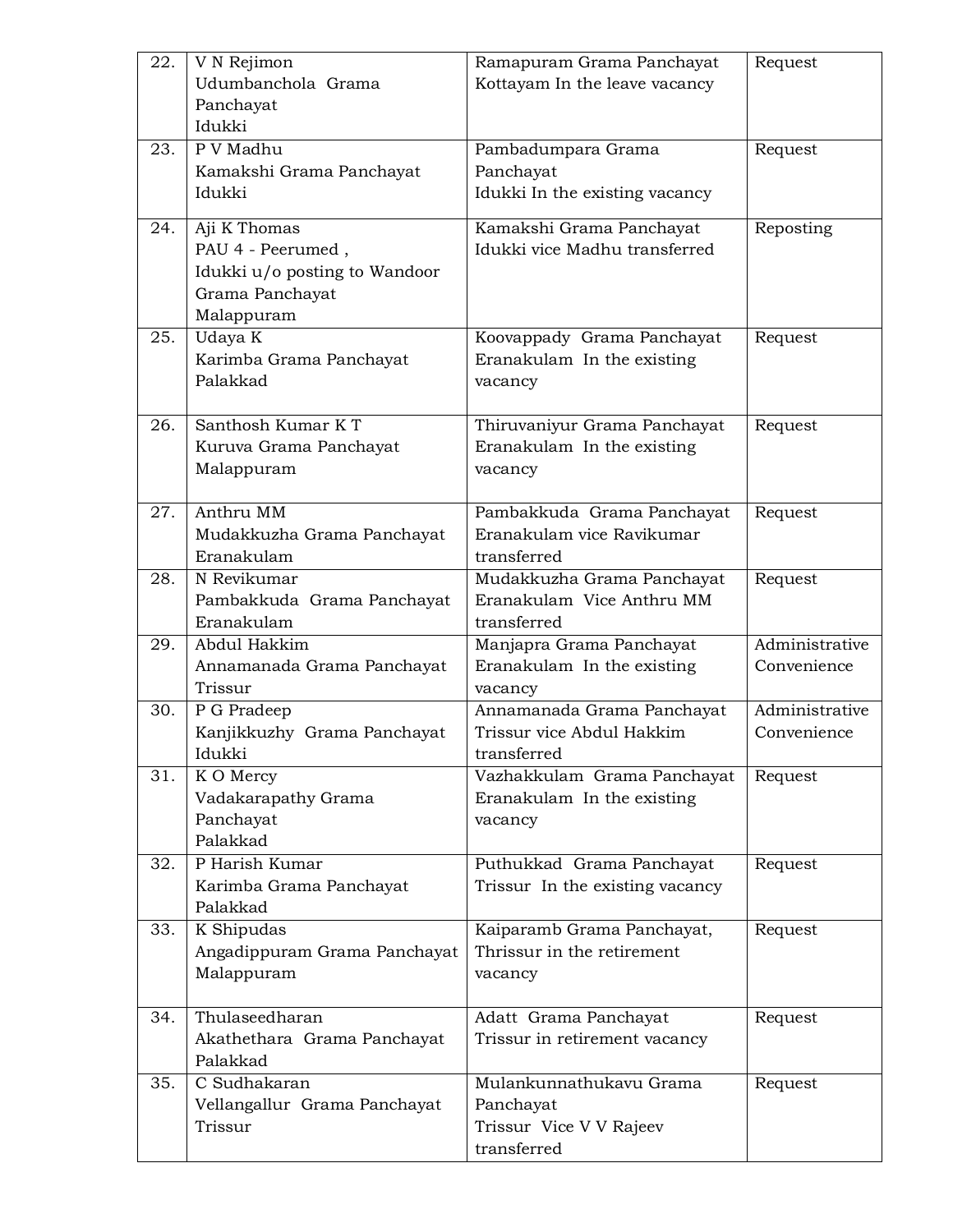| 36. | Anand                       | Akathethara Grama Panchayat      | Administrative |
|-----|-----------------------------|----------------------------------|----------------|
|     | Panachikkad Grama Panchayat | Palakkad Vice Thulaseedharan     | Convenience    |
|     | Kottayam                    | transferred                      |                |
| 37. | Mable Sheela                | Ananganadi Grama Panchayat       | Administrative |
|     | Nellaya Grama Panchayat     | Palakkad Vice Babu O A           | Convenience    |
|     | Palakkad                    | transferred                      |                |
| 38. | Babu O A                    | Peringottu Kurissi Grama         | Administrative |
|     | Ananganadi Grama Panchayat  | Panchayat                        | Convenience    |
|     | Palakkad                    | Palakkad In the existing vacancy |                |
| 39. | Roy Thomas                  | Nellaya Grama Panchayat          | Request        |
|     | Thannithodu Grama Panchayat | Palakkad Vice Mable Sheela       |                |
|     | Pathanamthitta              | transferred                      |                |
|     | u/o posting to West Eleri   |                                  |                |
|     | Grama Panchayat             |                                  |                |
|     | Kasaragod                   |                                  |                |
|     |                             |                                  |                |
| 40. | Salma Beevi P S             | Cherukavu Grama Panchayat,       | Request        |
|     | Edapptta Grama Panchayat,   | Malappuram Vice Murali P         |                |
|     | Malappuram                  | transferred                      |                |
| 41. | Murali P                    | Vazhayur Grama Panchayat,        | Administrative |
|     | Cherukavu Grama Panchayat,  | Malappuram Vice Sunil Kumar      | Convenience    |
|     | Malappuram                  | transferred                      |                |
| 42. | Joy John                    | Edappatta Grama Panchayat,       | Administrative |
|     | Keezhuparamb Grama          | Malappuram Vice Salma Beevi P    | Convenience    |
|     | Panchayat,                  | S transferred                    |                |
|     | Malappuram                  |                                  |                |
| 43. | Ramachandran                | Purameri Grama Panchayat,        | Administrative |
|     | Kadalundi Grama Panchayat,  | Kozhikode Vice Anil Kumar        | Convenience    |
|     | Kozhikode                   | transferred                      |                |
| 44. | K Prasanna Kumar            | Kadalundi Grama Panchayat,       | Administrative |
|     | Purameri Grama Panchayat,   | Kozhikode Vice Ramachandran      | Convenience    |
|     | Kozhikode                   | transferred                      |                |
| 45. | Shamsudeen K B              | Pappinisseri Grama Panchayat,    | Request        |
|     | Chirakkal Grama Panchayat,  | Kannur in the existing vacancy   |                |
|     | Kannur                      |                                  |                |
| 46. | T M Sheeba                  | Changaroth Grama Panchayat       | Administrative |
|     | Valayam Grama Panchayat     | Kozhikode Vice Binu Jose         | Convenience    |
|     | Kozhikode                   | transferred                      |                |
| 47. | <b>Binu Jose</b>            | Valayam Grama Panchayat          | Administrative |
|     | Changaroth Grama Panchayat  | Kozhikode Vice T M Sheeba        | Convenience    |
|     | Kozhikode                   | transferred                      |                |
| 48. | S Sirosh                    | Thenkara Grama Panchayat         | Request        |
|     | Uduma Grama Panchayat       | Palakkad Vice Devadas            |                |
|     | Kasaragod                   | transferred                      |                |
|     |                             |                                  |                |
| 49. | Dineshan                    | Kanichar Grama Panchayat,        | Request        |
|     | Mancheswaram Grama          | Kannur in the existing vacancy   |                |
|     | Panchayat                   |                                  |                |
|     | Kasaragod                   |                                  |                |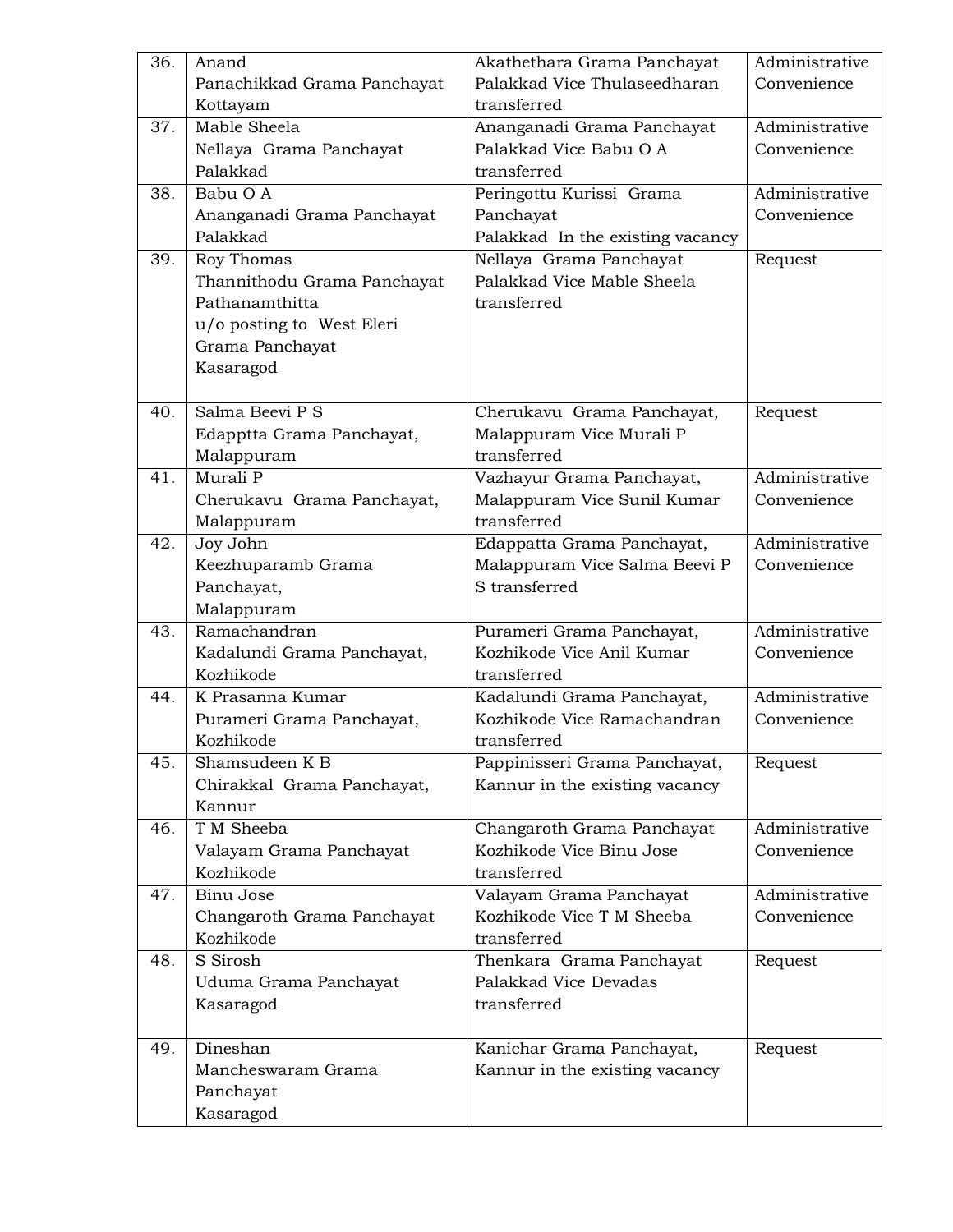| 50 | Devadas                       | Uduma Grama Panchayat   | Request |
|----|-------------------------------|-------------------------|---------|
|    | Karadukka Grama Panchayat     | Kasaragod vice S Sirosh |         |
|    | Kasaragod                     | transferred             |         |
|    | u/o posting to Thenkara Grama |                         |         |
|    | Panchayat                     |                         |         |
|    | Palakkad                      |                         |         |

The following Assistant Secretaries/Junior Superintendents who are selected by the Departmental Promotion Committee (Lower) noted in Column No. I are provisionally promoted to the cadre of Secretary Grama Panchayat/Senior Superintendent /Performance Audit Supervisor in the Scale of PayRs. 36600/- – 79200/- and posted as Secretary Grama Panchayat in the Grama Panchayats noted in Column No. II with immediate effect.

| S1             | Col I                            | Col II                                            |
|----------------|----------------------------------|---------------------------------------------------|
| N <sub>o</sub> |                                  |                                                   |
|                |                                  |                                                   |
| $\mathbf{1}$   | A.Raashida                       | Kavalam Grama Panchayat                           |
|                | Punnapra Sounth Grama Panchayat, | Alappuzha vice Vinod P V                          |
|                | Alappuzha                        | transferred                                       |
| $\overline{2}$ | I.Subaida Bai                    | Kuruva Grama Panchayat,                           |
|                |                                  |                                                   |
|                | Mannanchery Grama Panchayat,     | Malappuram Vice Santhosh Kumar<br>K T transferred |
|                | Alappuzha                        |                                                   |
| 3              | <b>Babu Thomas</b>               | Chirakkal Grama Panchayat,                        |
|                | Aralam Grama Panchayat,          | Kannur Vice Shamsudeen                            |
|                | Kannur                           | transferred                                       |
| $\overline{4}$ | T.M.Unnikrishnan                 | Naduvil Grama Panchayat,                          |
|                | Ayyankunnu Grama Panchayat,      | Kannur in the existing vacancy                    |
|                | Kannur                           |                                                   |
| 5              | M.Jarad                          | Angadippuram Grama                                |
|                | Kollayil Grama Panchayat,        | Panchayat, Malappuram Vice                        |
|                | Thiruvananthapuram               | Shipudas K transferred                            |
| 6              | K.Prakasan                       | Munderi Grama Panchayat,                          |
|                | O/o the Deputy Director of       | Kannur in the existing vacancy                    |
|                | Panchayats,                      |                                                   |
|                | Kannur                           |                                                   |
| $\overline{7}$ | D.Lekshmy                        | Kadambanad Grama Panchayat,                       |
|                | PAU-IV,                          | Pathanamthitta Vice Mini G                        |
|                | Nellanad                         | transferred                                       |
|                |                                  |                                                   |
| 8              | M.P.Vinodkumar                   | West Eleri Grama Panchayat,                       |
|                | Cherupuzha Grama Panchayat,      | Kasaragod vice Roy Thomas                         |
|                | Kannur                           | transferred                                       |
| 9              | K.Ramakrishnan                   | Manjeswaram Grama Panchayat,                      |
|                | Mokeri Grama Panchayat,          | Kasaragod vice Dineshan                           |
|                | Kannur                           | transferred                                       |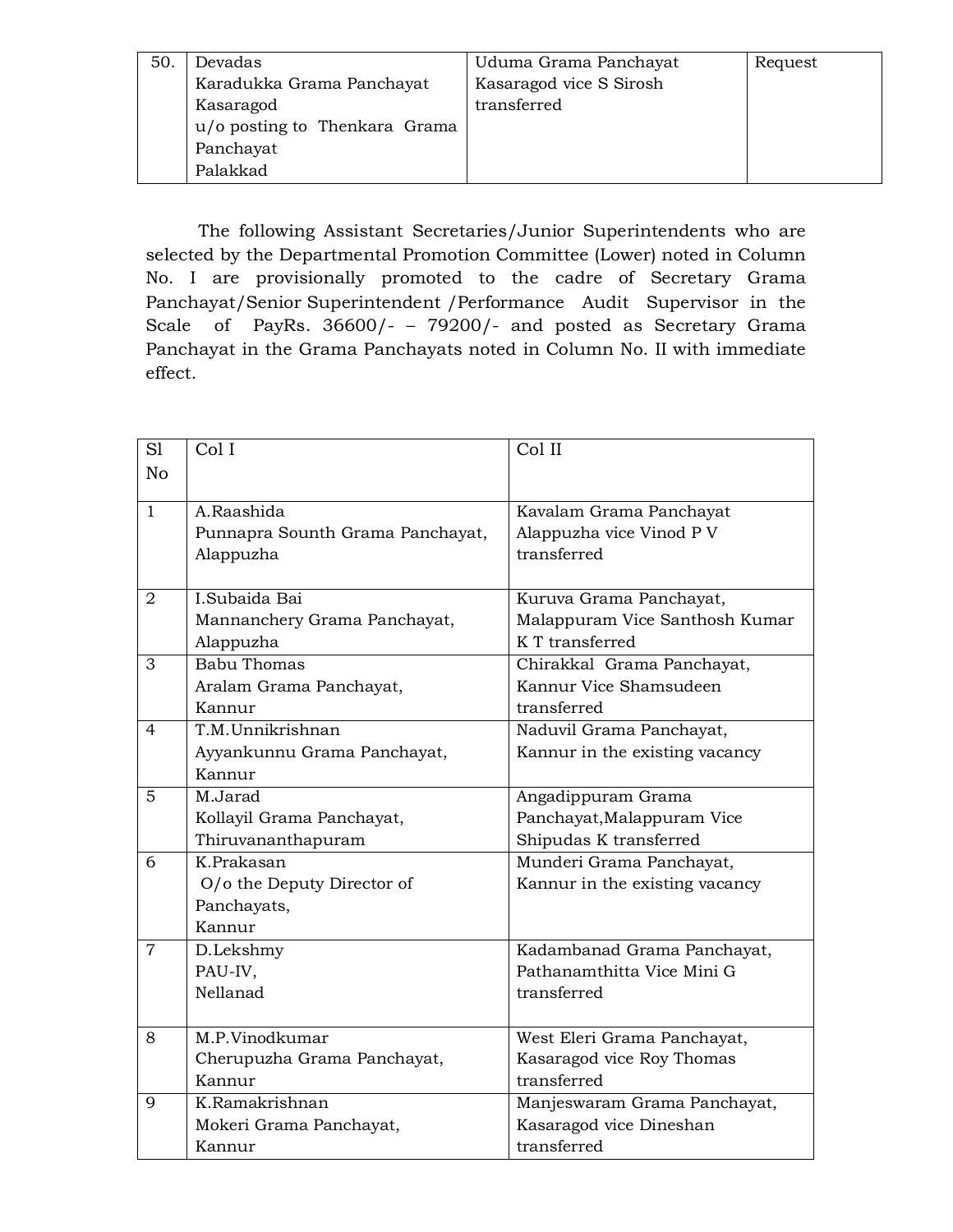| 10 | T.G.Saji<br>Athirapally Grama Panchayat,  | Wandoor Grama Panchayat,<br>Malappuram Vice Aji K Thomas  |
|----|-------------------------------------------|-----------------------------------------------------------|
|    | Thrissur                                  | transferred                                               |
| 11 | J.Sudha                                   | Karimbuzha Grama Panchayat,                               |
|    | Vadanappally Grama Panchayat,<br>Thrissur | Palakkad Vice Udaya K transferred                         |
| 12 | P.A.Shila                                 | Karimba Grama Panchayat,                                  |
|    | Mullassery Grama Panchayat,<br>Thrissur   | Palakkad Vice Hareesh Kumar<br>transferred                |
| 13 | P.Prajeesh                                | Vellangallur Grama Panchayat,                             |
|    | PAU-VI,                                   | Trissur Vice C Sudhakaran                                 |
|    | Thrissur                                  | transferred                                               |
| 14 | P.P.Madhu                                 | Perumbadapp Grama Panchayat,                              |
|    | Thirunavaya Grama Panchayat,              | Malappuram in the existing                                |
|    | Malappuram                                | vacancy                                                   |
| 15 | M.G.Radhamony                             | Koipram Grama Panchayat,                                  |
|    | Pazhayakunnummel Grama                    | Pathanamthitta                                            |
|    | Panchayat,                                | In the existing vacancy                                   |
|    | Thiruvananthapuram                        |                                                           |
| 16 | K.G.Leenakumari                           | Karinkunnam Grama Panchayat,                              |
|    | Ittiva Grama Panchayat,                   | Idukki vice Sreekanth transferred                         |
|    | Kollam                                    |                                                           |
| 17 | A.Latha,                                  | Aliparamba Grama Panchayat,                               |
|    | Adichanalloor Grama Panchayat,            | Malappuram Vice Vikraman Pillai                           |
|    | Kollam                                    | transferred                                               |
| 18 | V.Vinodkumar                              | Kanjikkuzhy Grama Panchayat,                              |
|    | Vilakkudi Grama Panchayat,                | Idukki vice P G Pradeep transferred                       |
|    | Kollam                                    |                                                           |
| 19 | R Rajeev<br>Pazhayannur Grama Panchayat,  | Keezhuparamb Grama Panchayat,<br>Malappuram vice Joy John |
|    | Trissur                                   | Transferred                                               |
|    |                                           |                                                           |

The Assistant Secretary/Junior Superintendent/Head Clerk is put in full additional charge of the Secretaries in the Grama Panchayats concerned. The Deputy Director of Panchayats concerned will give effect to this order immediately and report the date of relief and joining duty of the incumbents to this office and to all concerned promptly.